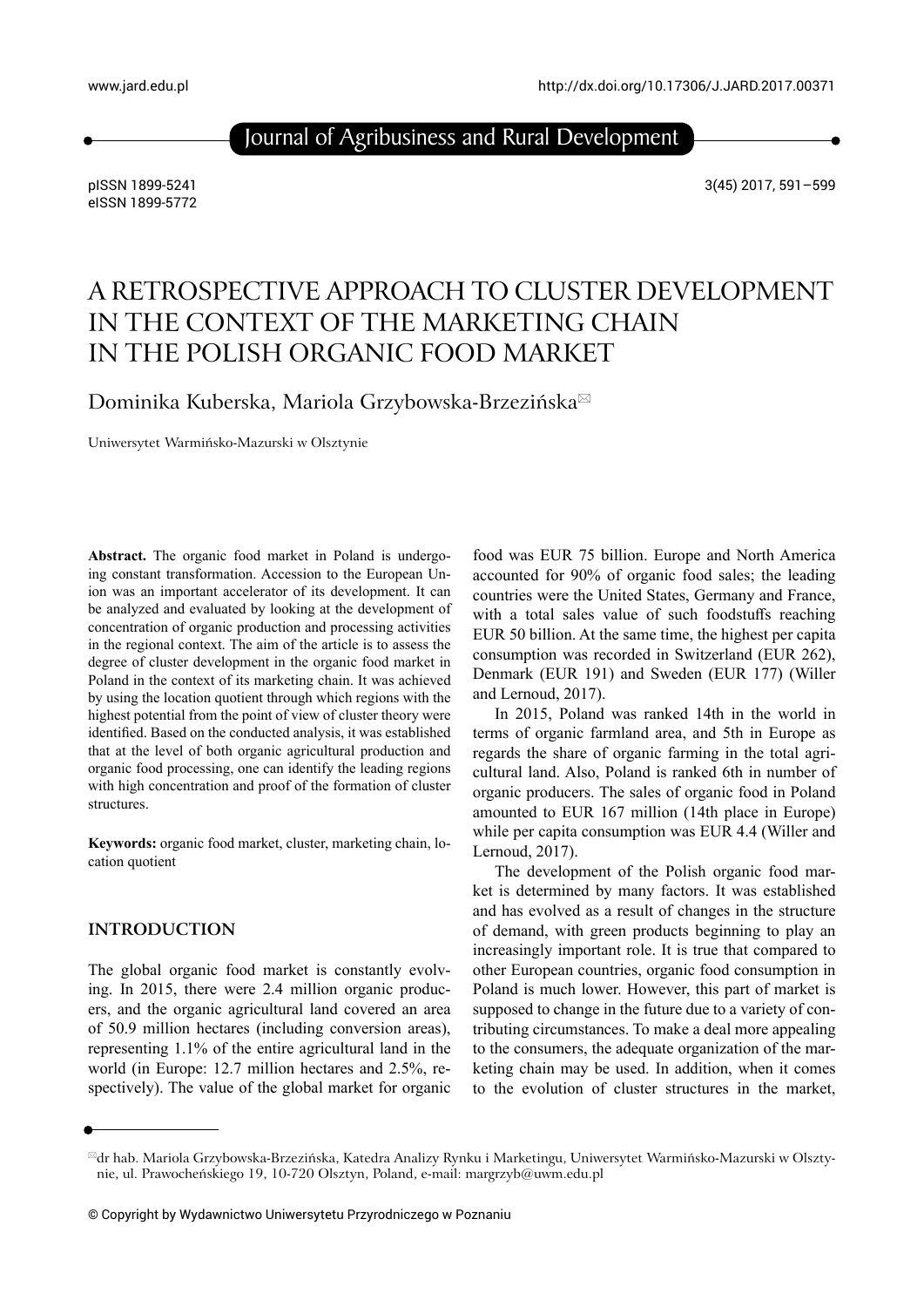business operators on the supply side can strengthen their competitiveness.

## **CLUSTER AS AN ELEMENT OF THE ECONOMY**

At the turn of the 1980s and the 1990s, there were first signals of the growing interest shown by the scientific mainstream community in spatial economic science. Krugman (1991) was one of the precursors of re-intensification of research on economic geography. While this was a re-initiation of previously discussed topics, it followed a new direction evolving around the concept of clusters thanks to Porter (1998) and other contributors. Today, geographical clusters of interconnected companies and suppliers, service providers, companies active in related industries and institutions form the environment where competition and cooperation processes become increasingly intense.

The development of cluster structures is conducive to the occurrence of positive effects for companies and other market participants. An example is the professional development of qualified personnel in the local market, or the development of related and supporting industries. Another scenario of importance for the development of competitiveness is that where the cluster is attributed to its impact on innovation, facilitated by geographical proximity, transfer of intangible assets and the density of information flow networks (Figiel et al., 2013).

Clusters can be developed irrespectively of the industry profile, and therefore they are also found in the agri-food sector. This is because of the uneven distribution of economic activity; some locations are characterized by spatial concentration and the related specialization. As a result, the generated effects can translate into the development of enterprises and industries, and thus improve their competitiveness. Between some of the cluster participants, relationships exists that comprise the marketing chain, and the structure of such relationships affects the functioning of the market.

## **CONCEPT OF THE MARKETING CHAIN FOR THE ORGANIC FOOD MARKET**

The purpose of building the competitive edge of producers active in the market is to meet the consumers' endless needs addressed with the use of economic processes

aimed at transforming resources, including productive inputs intended for the manufacturing of products or services. The effectiveness of such exchange processes is determined by mutual adjustments between producers and consumers and by the organization's integration dependencies underpinned by economic and institutional links.

The market's efficiency and development opportunities are determined by trade integration links in the production process and by relationships between different markets. This form of vertical integration between producers and consumers (including the coordination of streams of productive inputs, information and financial resources, and facilitating the exchange processes) is referred to as the marketing chain (Hamulczuk, 2015).

The essence of the food marketing chain is similar to the concept of the food supply chain, according to which the flow of materials, goods and information takes place within and between organizations. The economic processes are performed within the framework of the developed structures, including producers, processors, suppliers, agents and service organizations, all of them committed to optimize the quality and costs and to increase the value added (Gołębiewski, 2010; Witkowski, 2010). The food marketing chain is a structure that emerges automatically in order to improve the efficiency of specific market actors by making it easier for individual market participants to pursue their interests. Competitive equilibrium is not achieved if the market structure deviates significantly from perfect competition and some actors have a strong negotiating position (Rembisz, 2007).

The marketing chain evolves over time in terms of both the number and meaning of links. In the economy characterized by a shortage of raw materials, agricultural producers were the central element of the chain. Meanwhile, in the market economy, the center of gravity shifts towards the processing industry or (at the final stage of the demand-oriented evolution) towards the recipient or the final consumer (Chechelski, 2015). Globalization processes are one of the key drivers of changes in the marketing chain: the trade liberalization and the growing importance of transport corporations resulted in accelerating the integration processes and changes to the structure and functioning of the food chain.

The food supply chain, linked to the marketing chain of the food market, brings together three important sectors of the economy, i.e. agriculture, food processing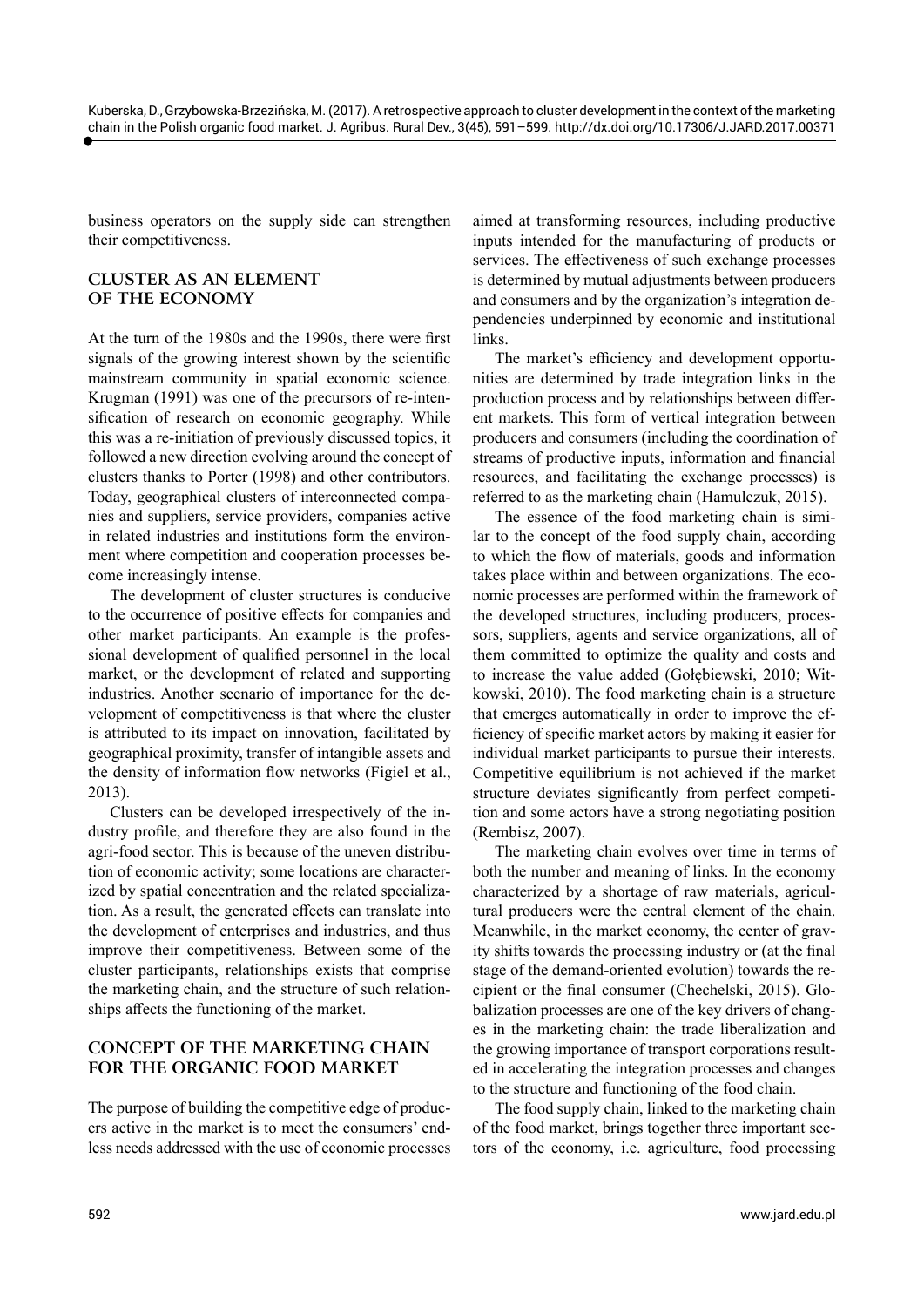and distribution, which have a significant impact on economic prosperity and on the social and environmental situation of the citizens (Czyżewski, 2001). A variety of steps that make up the economic processes are performed within the chain (Witkowski, 2010). In the structure of the food chain, different types of entities may be identified, such as farmers, food industry operators, and food wholesalers and retailers. The relevant literature provides more examples (Kos and Szwacka-Salmonowicz, 1997; Lazzarini et al., 2001), including agricultural producers, buyers of agricultural products, food industry companies, secondary wholesalers, retailers, final buyers and supporting institutions (Karasiewicz, 2001). By analyzing the structure of the food supply chain, it is important to consider the actors involved in the chain, what their roles are and what chain configurations are possible (Lambert and Cooper, 2000). What also should be considered is the organizational structure, contract types, resources involved (IT, people, technology) and the integration degree between participants of the chain.

The food marketing chain can also be analyzed through the contribution of specific links to creating added value. In the long run, the share of agricultural products in consumer spending is on a continuous downward trend. More and more added value is generated by the processing companies, traders and service companies, while the contribution of agricultural producers gets increasingly smaller (Czyżewski et al., 2006). The relationships in the marketing chain enable agreeing on the commodity structure, managing the time and space, and developing the structure of products, manufacturers and suppliers. Vertical integration can be a process that streamlines the functioning of the market through simultaneous processes of building relationships at the level of specific links. Factors which justify strengthening the mainstream integration, as cited in the literature, include (Carlton and Perloff, 2005) the reduction of fixed costs, transaction costs and acquisition costs; the minimization of supply risk; brand building; gaining a competitive edge; entrepreneurship development; and sector development.

Both in Europe and elsewhere in the world, the market of foods made from raw materials delivered by organic farms is becoming increasingly popular with consumers. Also, more and more people in Poland want to purchase organic food (Komorowska, 2009). While the Polish market for organic products has its history, it still should be considered as a developing one (Grzybowska-Brzezińska, 2008). There is an observed increase in the number of farms and in the area of ecological crops. The same is true for processors of agricultural produce and distributors who sell more and more of such foodstuffs. It can be expected that in the coming years, the organic food market in Poland will become a significant component in the food production mix and sales turnover (Szymona, 2005). The organic food market can operate smoothly and grow, provided that the supply of raw materials and finished products is optimized. The emergence of eco-friendly farms offering higher quality products, developed in line with the principles of organic farming, with a strong reduction in the use of agrochemicals, while at the same time institutionally supporting the food marketing organizations, may increase the importance of this category in the food industry. The specific nature of organic farming is much more labor-intensive and much less productive than intensive farming, which translates into higher prices for products made by organic farms. Concentration and standardization of production may be an opportunity to reduce the production and distribution costs of raw materials or finished products. Identifying the mechanisms and processes that improve the functioning and development of the organic food sector is a very important issue. Therefore, it is necessary to conduct research on the functioning of the organic food marketing chains due to the confrontation of Polish agri-food companies and a strong competition from other member states. Despite the potential of this sector (with compensating agricultural commodity prices in the European Union), an improvement in its efficiency is necessary. Due to the specific nature of the organic food supply chains, especially the time shift between supply and demand, the quality requirements and the need to exchange relevant information, marketing chain cooperation may prove to be important in the context of improving market efficiency. A major issue is to present the tools that enable analyzing the concentration of individual links in the chain and identifying the directions for action.

## **MATERIAL AND RESEARCH METHOD**

The development of clusters is the consequence of a strengthened concentration of economic activity focused on a specific industry profile in a geographic area. Clusters are identified by grouping entities with a similar profile (in the case of the organic food market: the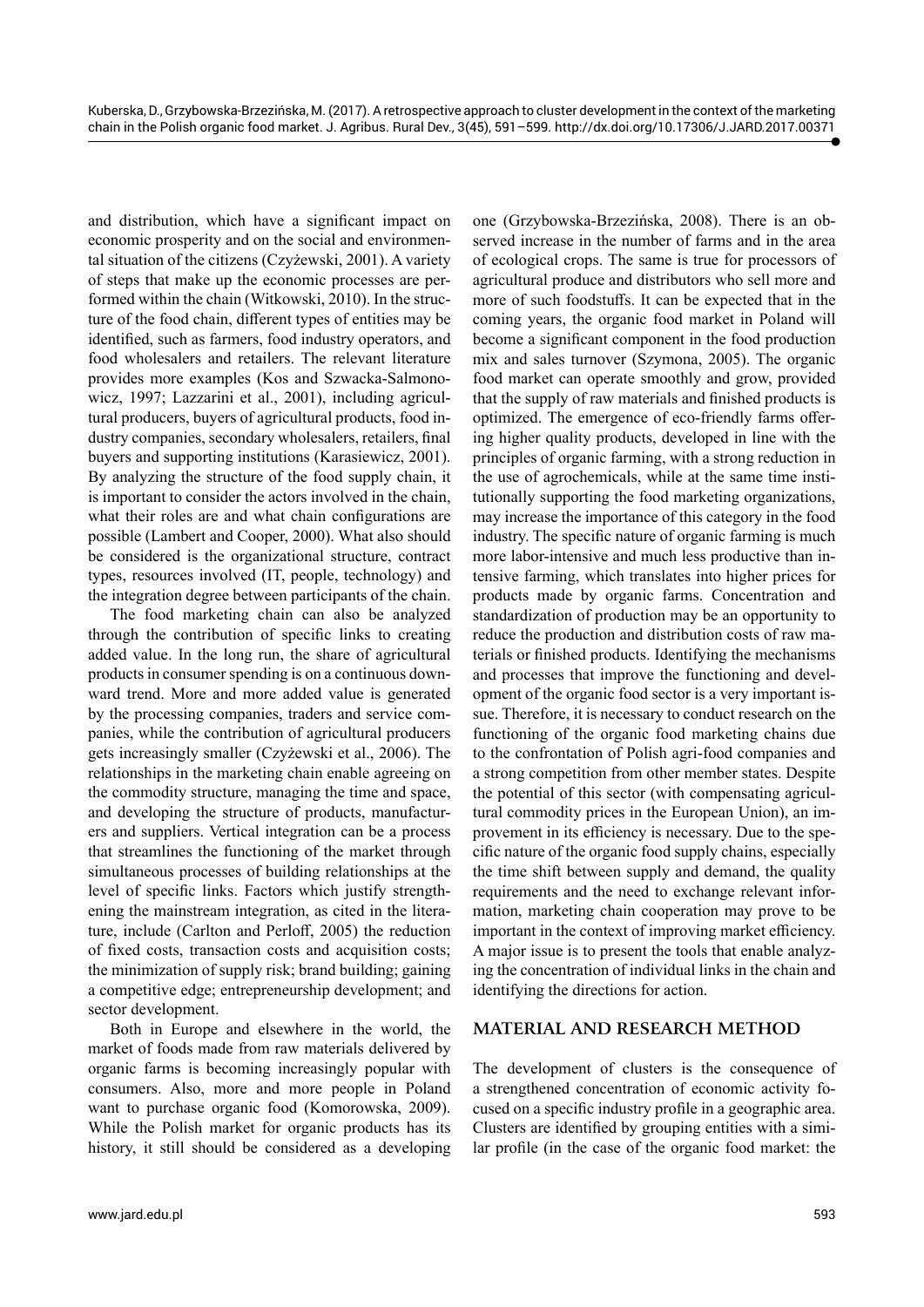green production methods). In this study, the measure used to determine the degree of supply concentration in the organic food market is the Location Quotient. LQ is applied in research on regional concentration of economic activity, laying emphasis on comparing the descriptive data of territorial units. It enables comparing local characteristics with reference areas, i.e. comparing a specific area to the whole territory (Moineddin et al., 2003). Also, LQ is used to measure the degree of relative concentration of a particular activity, thus making it possible to compare its share in a given area to the corresponding share in a certain aggregate base (Thrall et al., 1995).

Classic location quotient formula:

$$
LQ = \frac{x_{ij}}{x_j} \div \frac{x_{in}}{x_n}
$$

with:

 $x_{ii}$  – value of the sub-variable in dimension *i* in area *j*; *xj* – total value of the analyzed variable in area *j*;

 $x_{in}$  – value of the sub-variable in dimension *i* in reference area *n*;

 $x_n$  – total value of the analyzed variable in reference area *n*;

the above variables were used to identify the regional differences in organic food market concentration for two links of the marketing chain: organic agricultural production and organic processing.

## **DEVELOPMENT OF CLUSTERS IN THE POLISH ORGANIC FOOD MARKET IN THE CONTEXT OF THE MARKETING CHAIN**

In the agri-food market, just as in any other market, links exist between different types of entities within a cluster. Some of them are part of relationships that make up the marketing chain. In the case of the organic food market, the first link are the agricultural producers while another is represented by organic food consumers. Because of the specific nature of this market, the core of the organic food cluster is composed of agricultural producers and processors. Their existence and development are important for the functioning of the cluster. On the other hand, the development of any cluster, regardless of its industry profile, depends on the coexistence of an adequately large group of recipients (in this case, consumers) who

purchase the products through available distribution channels.

In Poland, some aspects of the organic food market (assessed against the background of their potential) lag behind the leading EU markets. In 2015, Polish organic food processors represented 0.96% of all organic food processors in the EU, which ranks them 13th. Their number has increased steadily since 2002, with the majority being located in Italy (25.12%), Germany (24.47%) and France (20.29%) (KE, n.d.).

The organic food market in Poland is undergoing constant changes. By 2015, the number of organic producers reached 23,015 (an increase by 89.9% compared to 2007), with a decrease compared to two years ago. The distribution of organic producers varies between NUTS-2 regions (Fig. 1). In 2015, the largest share was recorded in Warmińsko-Mazurskie voivodeship (4,054 producers, 17.61%) while the smallest was reported in Opolskie voivodeship (73 producers, 0.32%). The cumulative annual growth rate for 2007 and 2015 was negative in three cases (Podkarpackie, Małopolskie and Świętokrzyskie voivodeships).

According to the Central Statistical Office, in 2014, the area of organic farming in Poland was 36,317 ha which represents 0.19% of the total agricultural land area. Compared to 2002, a growth of 131.8% was recorded, and the cumulative annual growth rate (CAGR) for 2002–2014 was 7.3%. The highest increase in organic land was recorded in 2005 (by 25.3% compared to 2004). However, in recent years, the expansion of organic farming in Poland has been slowing down. In 2002, the following voivodeships reported the highest absolute values of organic farming acreage: Kujawsko- -Pomorskie (3,409 ha, 21.8% of total organic farming land in Poland), Zachodniopomorskie (1,954 ha, 12.5%) and Dolnośląskie (1,931 ha, 12.3%). Twelve years later, that ranking changed as follows: Kujawsko-Pomorskie (5,022 ha, 13.8%), Lubelskie (4,879 ha, 12.6%) and Zachodniopomorskie (4,391 ha, 12.1%). The dynamics of area changes varied from one region to another. The voivodeships with the highest growth rates of organic farming area compared to the 2002 initial figures were Podkarpackie, Opolskie and Łódzkie.

The  $LQ_L$  and  $LQ_{\text{pow}}$  values (Table 1, Table 2) were estimated based on the number of organic farms, the number of farms holding agricultural land, the area of organic farming land and the agricultural land.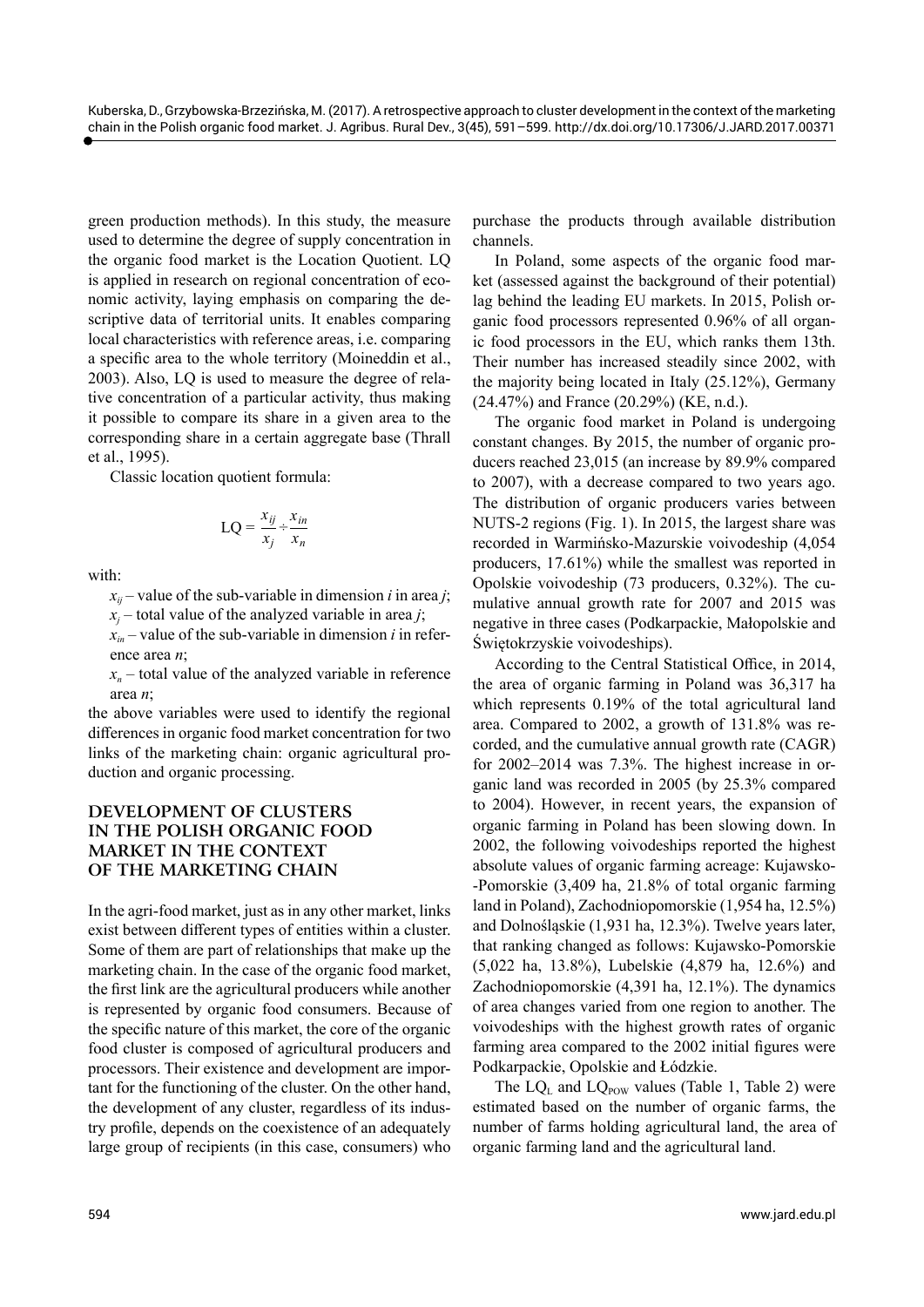

**Fig. 1.** Organic farms' shares in regions in Poland and their changes in 2007–2015 Source: own research based on: IJHARS, n.d. **Rys. 1.** Regionalna struktura rozmieszczenia producentów ekologicznych w Polsce i dynamika jej zmian w latach 2007–2015 Źródło: badania własne na podstawie: IJHARS, b.d.

**Table 1.** Organic farming location quotients in voivodeships in 2005, 2010, 2015 (certified farms) **Tabela 1.** Wskaźniki lokalizacji ekologicznej produkcji rolnej według województw w latach 2005, 2010, 2015 (działalność z certyfikatem)

|                            | $Year - Rok$ |                   |        |                   |        |                   |  |
|----------------------------|--------------|-------------------|--------|-------------------|--------|-------------------|--|
| Voivodeship<br>Województwo | 2005         |                   | 2010   |                   | 2015   |                   |  |
|                            | $LQ_L$       | $LQ_{\text{pow}}$ | $LQ_L$ | $LQ_{\text{pow}}$ | $LQ_L$ | $LQ_{\text{pow}}$ |  |
|                            | $\mathbf{2}$ | 3                 | 4      | 5                 | 6      | 7                 |  |
| Dolnośląskie               | 1.17         | 1.67              | 1.28   | 1.32              | 0.94   | 0.88              |  |
| Kujawsko-Pomorskie         | 0.74         | 0.41              | 0.46   | 0.28              | 0.35   | 0.26              |  |
| Lubelskie                  | 0.93         | 0.86              | 0.95   | 0.84              | 0.65   | 0.59              |  |
| Lubuskie                   | 0.50         | 0.67              | 1.72   | 2.15              | 3.56   | 2.91              |  |
| Łódzkie                    | 0.22         | 0.16              | 0.25   | 0.18              | 0.23   | 0.25              |  |
| Małopolskie                | 1.34         | 2.27              | 1.08   | 1.35              | 0.57   | 0.63              |  |
| Mazowieckie                | 0.96         | 0.57              | 0.78   | 0.62              | 0.62   | 0.67              |  |
| Opolskie                   | 0.42         | 0.11              | 0.19   | 0.21              | 0.15   | 0.13              |  |
| Podkarpackie               | 1.13         | 2.61              | 1.09   | 1.81              | 0.63   | 0.73              |  |
| Podlaskie                  | 1.24         | 0.77              | 1.76   | 0.89              | 2.50   | 1.33              |  |
| Pomorskie                  | 0.83         | 0.70              | 1.01   | 0.75              | 1.13   | 0.84              |  |
| Śląskie                    | 0.16         | 0.12              | 0.17   | 0.38              | 0.23   | 0.47              |  |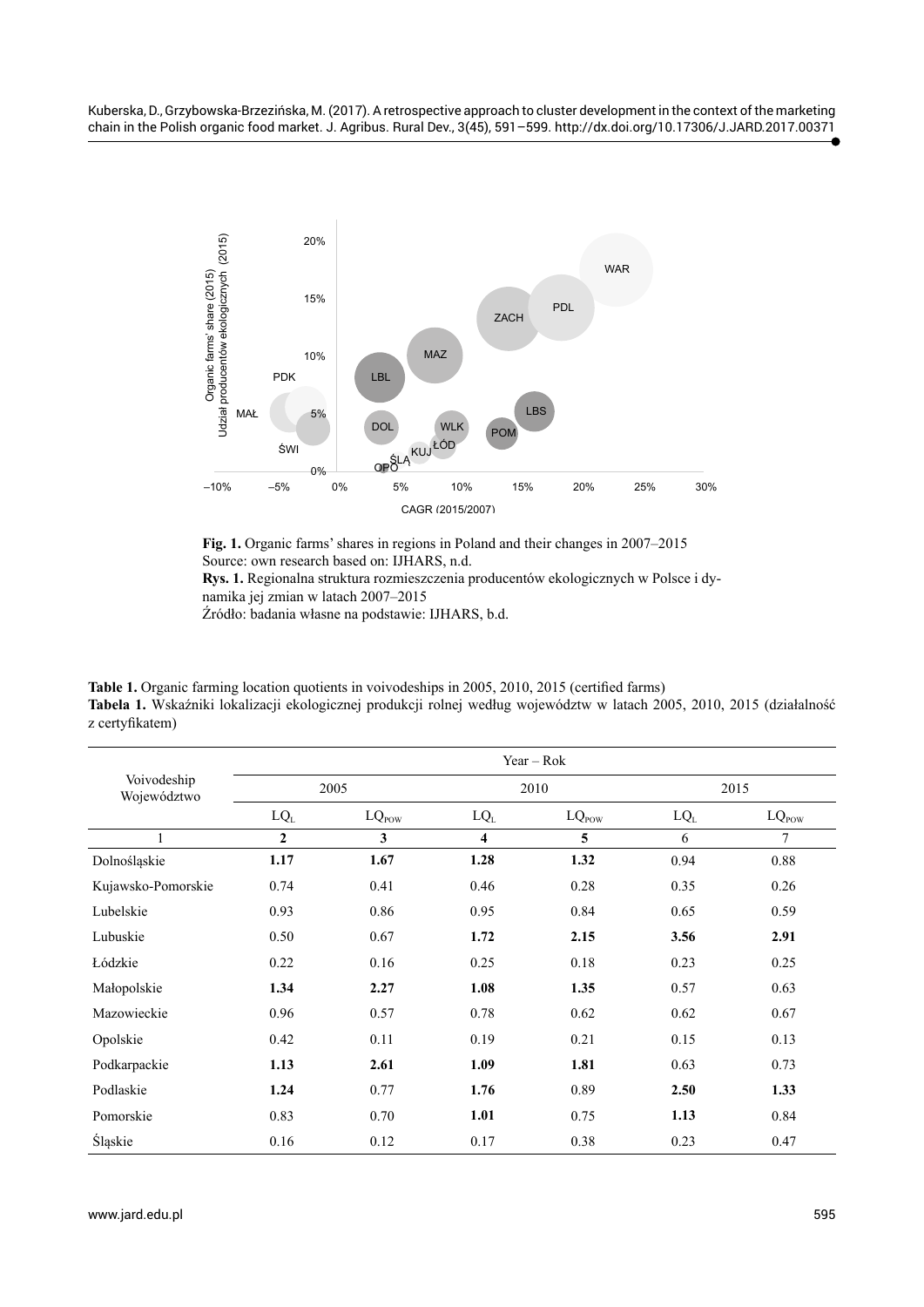## **Table 2 cont. – Tabela 2 cd.**

| Swiętokrzyskie      | 3.00 | 1.97 | 1.15 | 0.85 | 0.69 | 0.64 |
|---------------------|------|------|------|------|------|------|
| Warmińsko-Mazurskie | 2.14 | 1.98 | 2.68 | 1.63 | 5.61 | 2.71 |
| Wielkopolskie       | 0.26 | 0.39 | 0.50 | 0.58 | 0.42 | 0.51 |
| Zachodniopomorskie  | 1.60 | 2.00 | 4.82 | 3.24 | 6.78 | 3.59 |

Source: own research based on; IJHARS, n.d.; BDL, n.d.

Źródło: badania własne na podstawie: IJHARS, b.d.; BDL, b.d.

**Table 2.** Organic farming location quotients in voivodeships in 2005, 2010, 2015 (certified farms and farms under conversion) **Tabela 2.** Wskaźniki lokalizacji ekologicznej produkcji rolnej według województw w latach 2005, 2010, 2015 (działalność z certyfikatem oraz w okresie konwersji)

| Voivodeship<br>Województwo | $Year - Rok$ |                   |        |                   |        |                   |  |
|----------------------------|--------------|-------------------|--------|-------------------|--------|-------------------|--|
|                            | 2005         |                   | 2010   |                   | 2015   |                   |  |
|                            | $LQ_L$       | $LQ_{\text{pow}}$ | $LQ_L$ | $LQ_{\text{pow}}$ | $LQ_L$ | $LQ_{\text{pow}}$ |  |
| Dolnośląskie               | 1.16         | 1.61              | 1.27   | 1.23              | 0.92   | 0.86              |  |
| Kujawsko-Pomorskie         | 0.52         | 0.33              | 0.41   | 0.21              | 0.35   | 0.25              |  |
| Lubelskie                  | 1.02         | 0.71              | 0.84   | 0.73              | 0.64   | 0.59              |  |
| Lubuskie                   | 1.38         | 1.48              | 2.15   | 2.37              | 3.60   | 2.97              |  |
| Łódzkie                    | 0.33         | 0.22              | 0.28   | 0.23              | 0.24   | 0.26              |  |
| Małopolskie                | 1.26         | 1.51              | 0.84   | 0.99              | 0.53   | 0.60              |  |
| Mazowieckie                | 0.93         | 0.74              | 0.77   | 0.68              | 0.63   | 0.70              |  |
| Opolskie                   | 0.22         | 0.10              | 0.20   | 0.18              | 0.16   | 0.15              |  |
| Podkarpackie               | 1.07         | 2.04              | 0.88   | 1.37              | 0.63   | 0.73              |  |
| Podlaskie                  | 1.64         | 0.76              | 2.16   | 1.20              | 2.58   | 1.34              |  |
| Pomorskie                  | 0.98         | 0.88              | 1.18   | 0.83              | 1.15   | 0.82              |  |
| Śląskie                    | 0.15         | 0.36              | 0.15   | 0.38              | 0.24   | 0.47              |  |
| Świętokrzyskie             | 2.03         | 1.31              | 0.97   | 0.71              | 0.65   | 0.60              |  |
| Warmińsko-Mazurskie        | 2.30         | 1.47              | 3.87   | 2.13              | 5.80   | 2.84              |  |
| Wielkopolskie              | 0.41         | 0.65              | 0.51   | 0.73              | 0.42   | 0.50              |  |
| Zachodniopomorskie         | 2.35         | 2.71              | 5.47   | 3.06              | 6.46   | 3.44              |  |

Source: own research based on: IJHARS, n.d.; BDL, n.d.

Źródło: badania własne na podstawie: IJHARS, b.d.; BDL, b.d.

The evolution of location quotients over the period analyzed illustrates the process of progressive specialization and ecological concentration of agricultural production in selected voivodeships. In 2005, the regions

with the most ecological agricultural holdings were Dolnośląskie, Małopolskie, Podkarpackie, Podlaskie, Świętokrzyskie, Warmińsko-Mazurskie and Zachodniopomorskie. Apart from the Podlaskie voivodeship,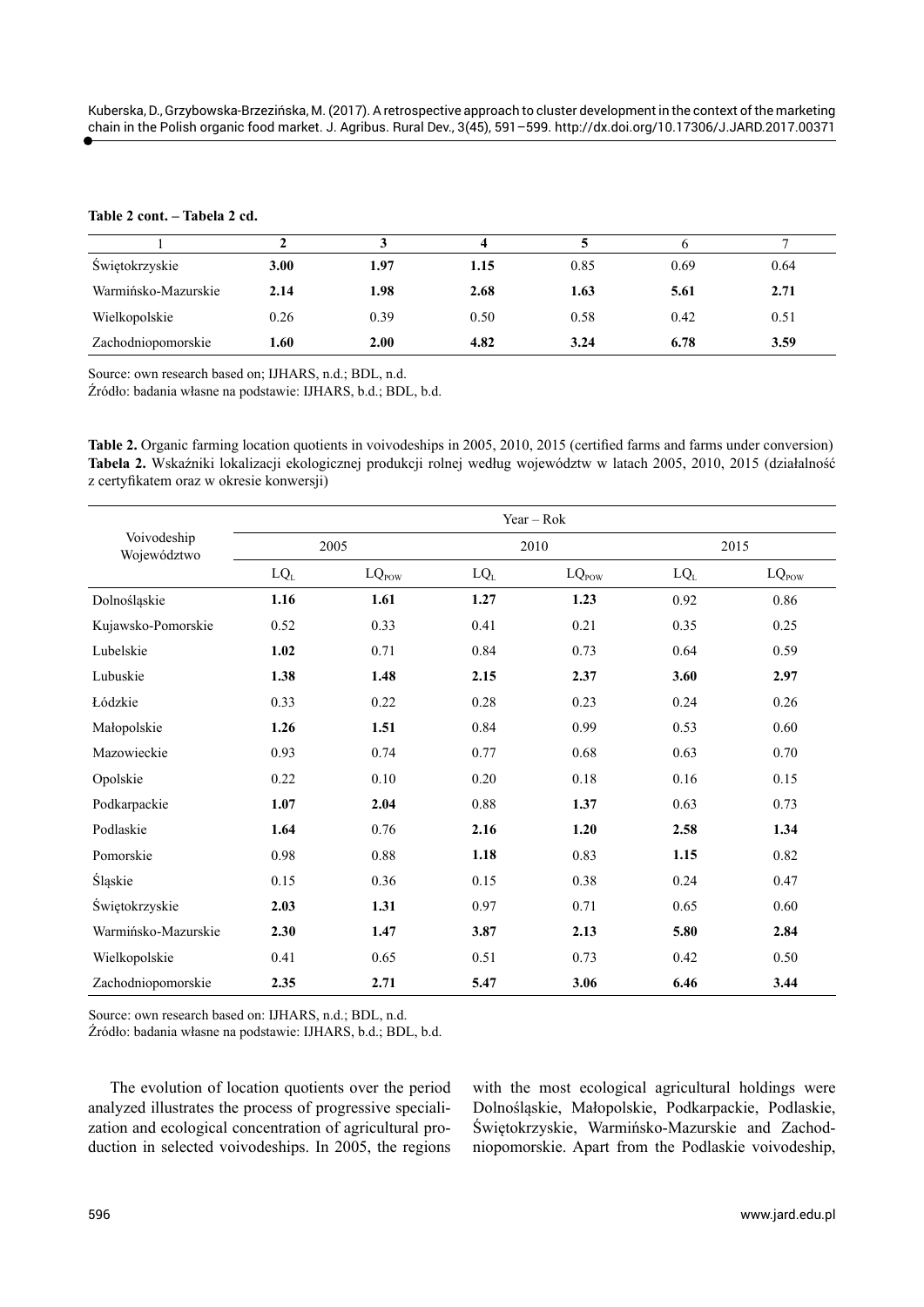all of them were also characterized by a high share of organic agricultural land in the total area of agricultural land. Five years later, that situation changed. The largest share of organic farms in the total number of farms (with agricultural land) was reported in the Zachodniopomorskie (LQ<sub>L</sub> = 6.78) and Warmińsko-Mazurskie (LQ<sub>L</sub> = 5.61) voivodeships. Only in three other voivodeships, the location quotient was 1 or higher. As regards the ratio of organic farming area to agricultural land, the highest shares in the country's average level in 2015 were recorded in the Zachodniopomorskie ( $LQ_{\text{pow}} = 3.59$ ) and Lubuskie ( $LQ_{\text{pow}} = 2.91$ ) voivodeships.

The second link of the marketing chain, analyzed in terms of the development of clustering structures, was organic food processing (Table 3). The point of

**Table 3.** Location quotients for organic food processing by voivodeships in 2010 and 2015

**Tabela 3.** Wskaźniki lokalizacji przetwórstwa ekologicznego według województw w latach 2010, 2015

|                            | Year – Rok |      |  |  |
|----------------------------|------------|------|--|--|
| Voivodeship<br>Województwo | 2010       | 2015 |  |  |
|                            | LQL        | LQL  |  |  |
| Dolnośląskie               | 0.57       | 0.63 |  |  |
| Kujawsko-Pomorskie         | 0.89       | 0.74 |  |  |
| Lubelskie                  | 2.54       | 1.94 |  |  |
| Lubuskie                   | 0.70       | 0.69 |  |  |
| Łódzkie                    | 0.69       | 0.93 |  |  |
| Małopolskie                | 1.00       | 0.94 |  |  |
| Mazowieckie                | 1.05       | 1.39 |  |  |
| Opolskie                   | 0.36       | 0.26 |  |  |
| Podkarpackie               | 1.78       | 1.49 |  |  |
| Podlaskie                  | 0.85       | 1.38 |  |  |
| Pomorskie                  | 0.88       | 1.02 |  |  |
| Śląskie                    | 0.37       | 0.31 |  |  |
| Świętokrzyskie             | 1.08       | 1.14 |  |  |
| Warmińsko-Mazurskie        | 1.24       | 0.87 |  |  |
| Wielkopolskie              | 1.10       | 0.95 |  |  |
| Zachodniopomorskie         | 1.65       | 1.37 |  |  |

Source: own research based on: IJHARS, n.d.; BDL, n.d.

Źródło: badania własne na podstawie: IJHARS, b.d.; BDL, b.d.

reference for the discussions was the number of operators classed in Chapters 10 and 11 of the Polish Classification of Activity 2007. Compared to 2005 (where 99 operators were classed as organic producers), five years later, their number tripled (293 operators), and reached 562 in 2015. In 2010, organic processors accounted for 0.87% of all entities classed in Chapters 10 and 11. Five years later, it was already 1.59%.

In absolute terms, most of the organic food processors are located in Mazowieckie, Wielkopolskie and Lubelskie voivodeships. In 2015, they accounted for 42.7% of all operators engaged in this business. In relative terms, the highest value of the location quotient was recorded in the Lubelskie voivodeship (1.94), although it was a decrease compared to 2010. In a total of seven voivodeships, the location quotients were equal to or higher than 1. Note that in 2015, the coexistence of agglomerations at the level of both organic agricultural production and organic processing with  $LQ \geq 1$  was observed in two voivodeships (Podlaskie and Zachodniopomorskie) only. These regions are characterized by a high potential which is properly tapped, providing a basis for strengthening their competitive edge. The important driver of this process is the intensification of market competition which results from the development of clustering and the establishment of cooperation that can take place within the marketing chain.

## **CONCLUSIONS**

In Poland, the organic agricultural production and organic food processing sectors, representing the links of the marketing chain in the organic food market, are characterized by regional spatial concentration. Based on the retrospective approach, regional clusters of entities were identified as a preliminary step for concluding that spatial clustering takes place. As regards organic farming, the highest values of the location quotient  $(LQ_L)$  were identified in the following voivodeships: Zachodniopomorskie (6.46), Warmińsko-Mazurskie (5.80), Lubuskie (3.60), Podlaskie (2.58) and Pomorskie (1.15). In the second part of the marketing chain under consideration, the highest values were recorded in the Lubelskie (1.94), Podkarpackie (1.49), Mazowieckie (1.39), Podlaskie (1.38), Zachodniopomorskie (1.37), Świętokrzyskie (1.14) and Pomorskie (1.02) voivodeships.

While the functioning of clusters certainly provides many opportunities, the ability to seize them depends on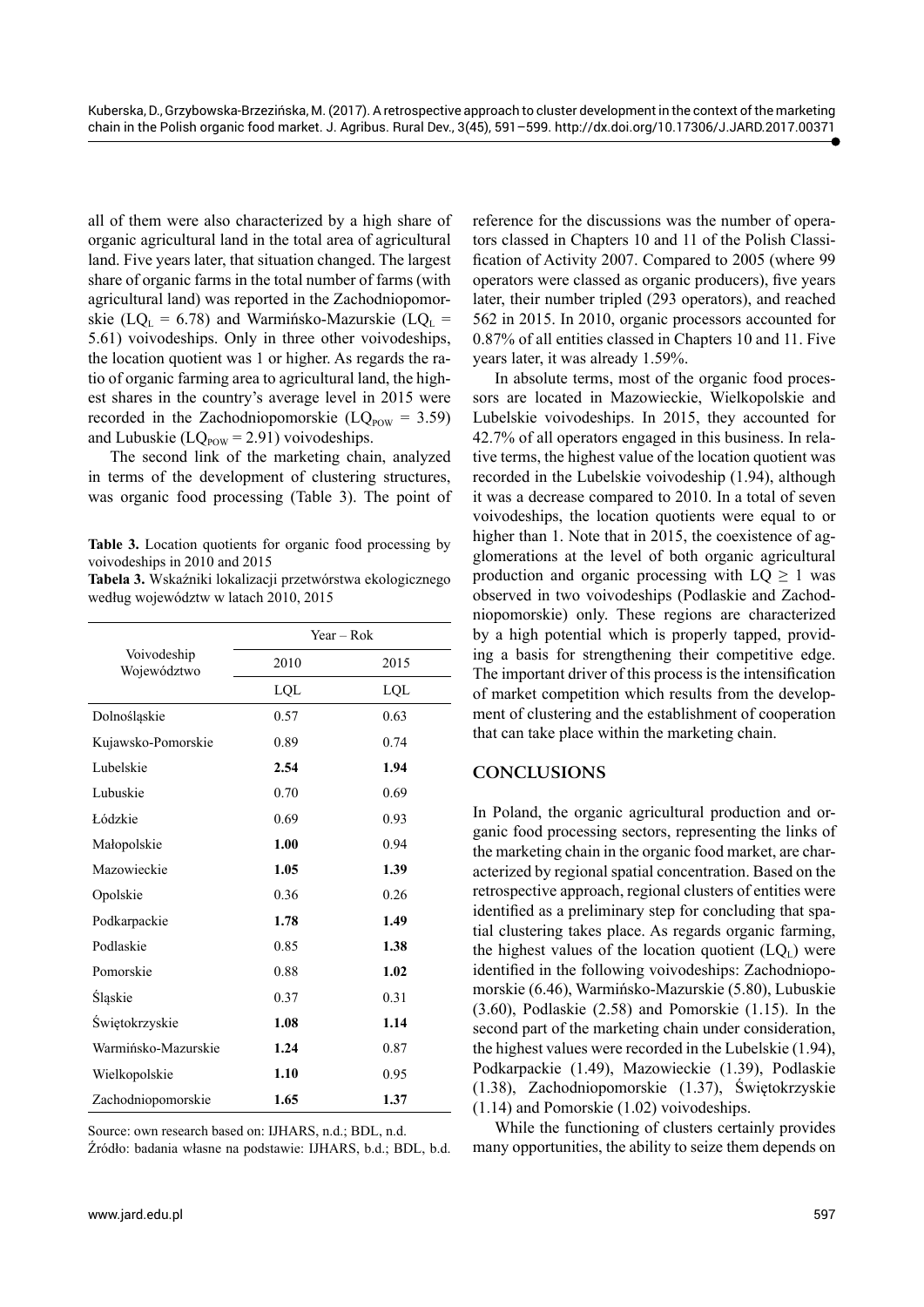an appropriate arrangement of conditions. The effects generated by cluster structures include the consequences of competitive and cooperative relationships between market participants. Therefore, it seems that the further development of the organic food market in Poland will depend, on the one hand, on the intensification of competition between market players and, on the other, on their cooperation within the existing marketing chain and beyond. A significant condition for the growth of sales in the market under consideration is therefore to design an appropriate marketing strategy and to market products in line with the preferences of the target group.

## **REFERENCES**

- BDL (n.d.). Retrieved Feb 20<sup>th</sup> 2017 from: [https://bdl.stat.gov.](https://bdl.stat.gov.pl/BDL/start) [pl/BDL/start](https://bdl.stat.gov.pl/BDL/start)
- Carlton, D. W., Perloff, J. M. (2005). Modern Industrial Organization. Boston: Pearson Addison Wesley.
- Chechelski, P. (2015). Ewolucja łańcucha żywnościowego. In: I. Szczepaniak, K. Firlej (Eds.). Przemysł spożywczy – makrootoczenie, inwestycje, ekspansja zagraniczna. Kraków-Warszawa: UE w Krakowie, IERiGŻ – PIB.
- Czyżewski, A. (2001). Współczesne problemy agrobiznesu w Polsce. Poznań: Wyd. AE w Poznaniu.
- Czyżewski, A., Poczta, A., Wawrzyniak, Ł. (2006). Interesy europejskiego rolnictwa w świetle globalnych uwarunkowań polityki gospodarczej. Ekonomista, 3, 349–367.
- Domańska, K., Komor, A., Krukowski, A., Nowak, A. (2015). Funkcjonowanie wybranych ogniw łańcucha żywnościowego w Polsce w kontekście rozwoju biogospodarki. Lublin: UP w Lublinie.
- Figiel, S., Kuberska, D., Kufel, J. (2013). Rola klastrów w konkurencyjnym rozwoju sektora rolno-żywnościowego w Polsce. Warszawa: IERiGŻ – PIB.
- Gołębiewski, J. (2010). Efektywność systemów marketingowych w gospodarce żywnościowej. Warszawa: Wyd. SGGW.
- Grzybowska-Brzezińska, M. (2008). Kanały dystrybucji ekologicznej produkcji rolniczej. Rocz. Nauk. SERiA, X, 4, 112–116.
- Hamulczuk, M. (Ed.). (2015). Struktury rynku i kierunki ich zmian w łańcuchu marketingowym żywności w Polsce i na świecie. Warszawa: IERiGŻ – PIB.
- IJHARS (n.d.). Retrieved Feb 20th 2017 from: [http://www.](http://www.ijhar-s.gov.pl/index.php/raporty-i-analizy.html) [ijhar-s.gov.pl/index.php/raporty-i-analizy.html](http://www.ijhar-s.gov.pl/index.php/raporty-i-analizy.html)
- Karasiewicz, G. (2001). Systemy dystrybucji artykułów rolno-spożywczych na rynku polskim. Diagnoza i koncepcja zmian. Warszawa: Wyd. Nauk. Wydz. Zarz. UW.
- KE (n.d.). Retrieved Feb 27<sup>th</sup> 2017 from: [http://ec.europa.eu/](http://ec.europa.eu/eurostat/web/agriculture/data/database) [eurostat/web/agriculture/data/database](http://ec.europa.eu/eurostat/web/agriculture/data/database)
- Komorowska, D. (2009). Rozwój produkcji i rynku żywności ekologicznej. Rocz. Nauk. SERiA, XI, 3, 183–187.
- Kos, C., Szwacka-Salmonowicz, J. (1997). Marketing produktów żywnościowych. Warszawa: PWRiL.
- Krugman, P. R. (1991). Geography and Trade. Boston: MIT Press.
- Lambert, D. M., Cooper, M. C. (2000). Issues in Supply Chain Management. Indust. Market. Man., 29, 1, 65–83.
- Lazzarini, S., Chaddad, F., Cook, M. (2001). Integrating Supply Chain and Network Analyses: The Study of Netchains. J. Chain Net. Sci, 1.
- Moineddin, R., Beyene, J., Boyle, E. (2003). On the Location Quotient Confidence Interval. Geogr. Anal., 35, 3.
- Porter, M. E. (1998). Clusters and the New Economics of Competition. Harv. Bus. Rev., 76, 6.
- Rembisz, W. (2007). Mikroekonomiczne podstawy wzrostu dochodów producentów rolnych. Warszawa: Vizja Press  $&$ IT.
- Szymona, J. (2005). Problemy rynku i marketingu produktów ekologicznych w Polsce. Now. Warzyw., 41, 65–77.
- Thrall, G., Fandrich, J., Elshaw-Thrall, S. (1995). Location Quotient: Descriptive Geography for the Community Reinvestment Act. Geo Info Syst., 5, 6, 18–22.
- Willer, H., Lernoud, J. (Eds.). (2017). The World of Organic Agriculture. Statistics and Emerging Trends 2017. Frick and Bonn: FiBL & IFOAM Organics International.
- Witkowski, J. (2010). Zarządzanie łańcuchem dostaw. Koncepcje – procedury – doświadczenia. Warszawa: PWE.